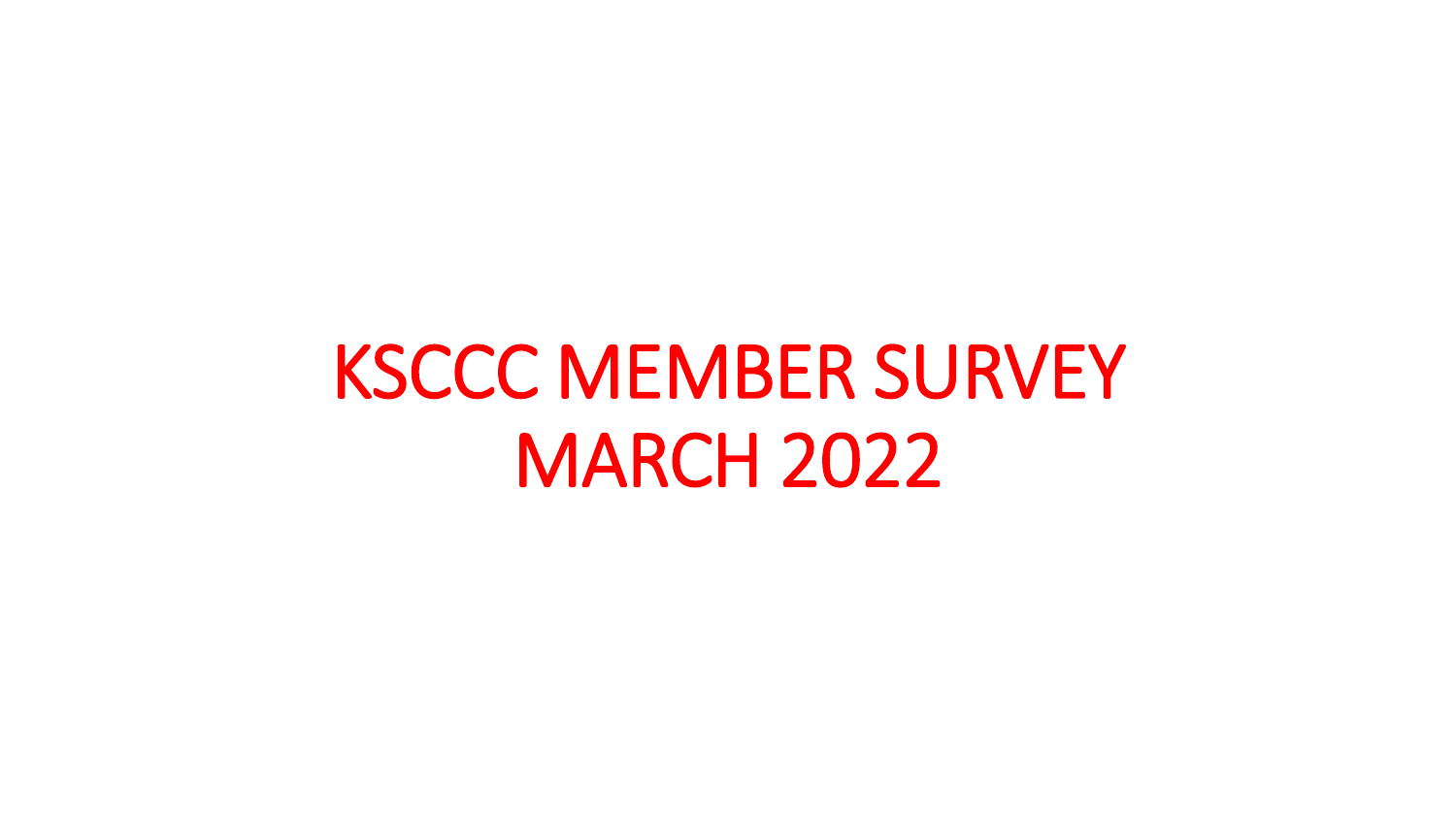## Background

• A Member's Survey was sent out in March 2022

• Purpose was to obtain member's comments and suggestions to determine the future direction of the photography club

• Forty-four members completed the survey from March 25th to April 8th, 2022.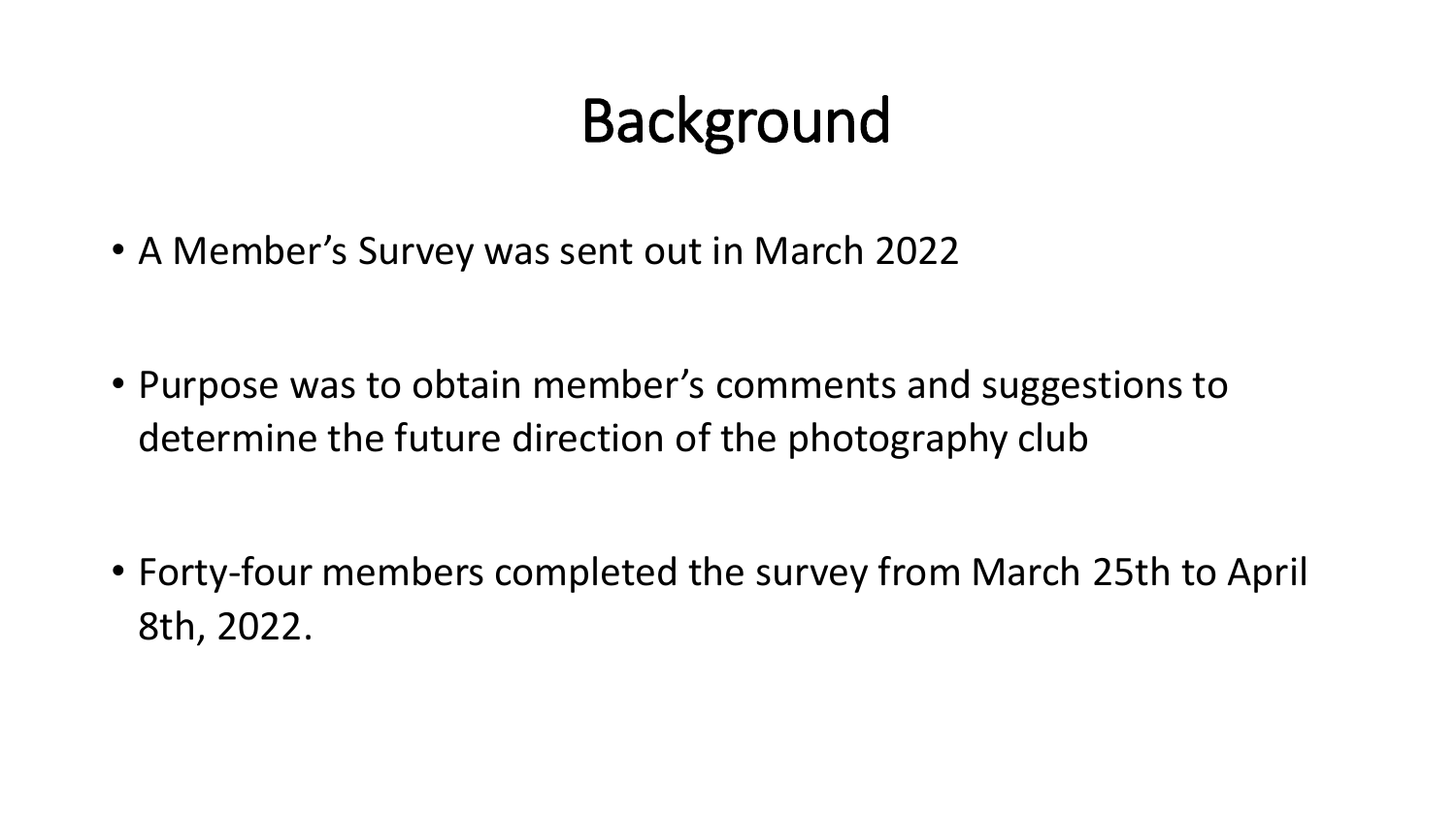## Key Findings

- Wide range of photographic expertise, from beginner to advanced
- Over 70% of our members use digital SLRs; but many also use cell phones and mirrorless cameras
- We use mainly Photoshop Elements, Lightroom and Photoshop for photo editing
- Our most popular photographic genres are Nature, Landscape and **Travel**
- However, our members have a wide range of photographic interests, from macro to astrophotography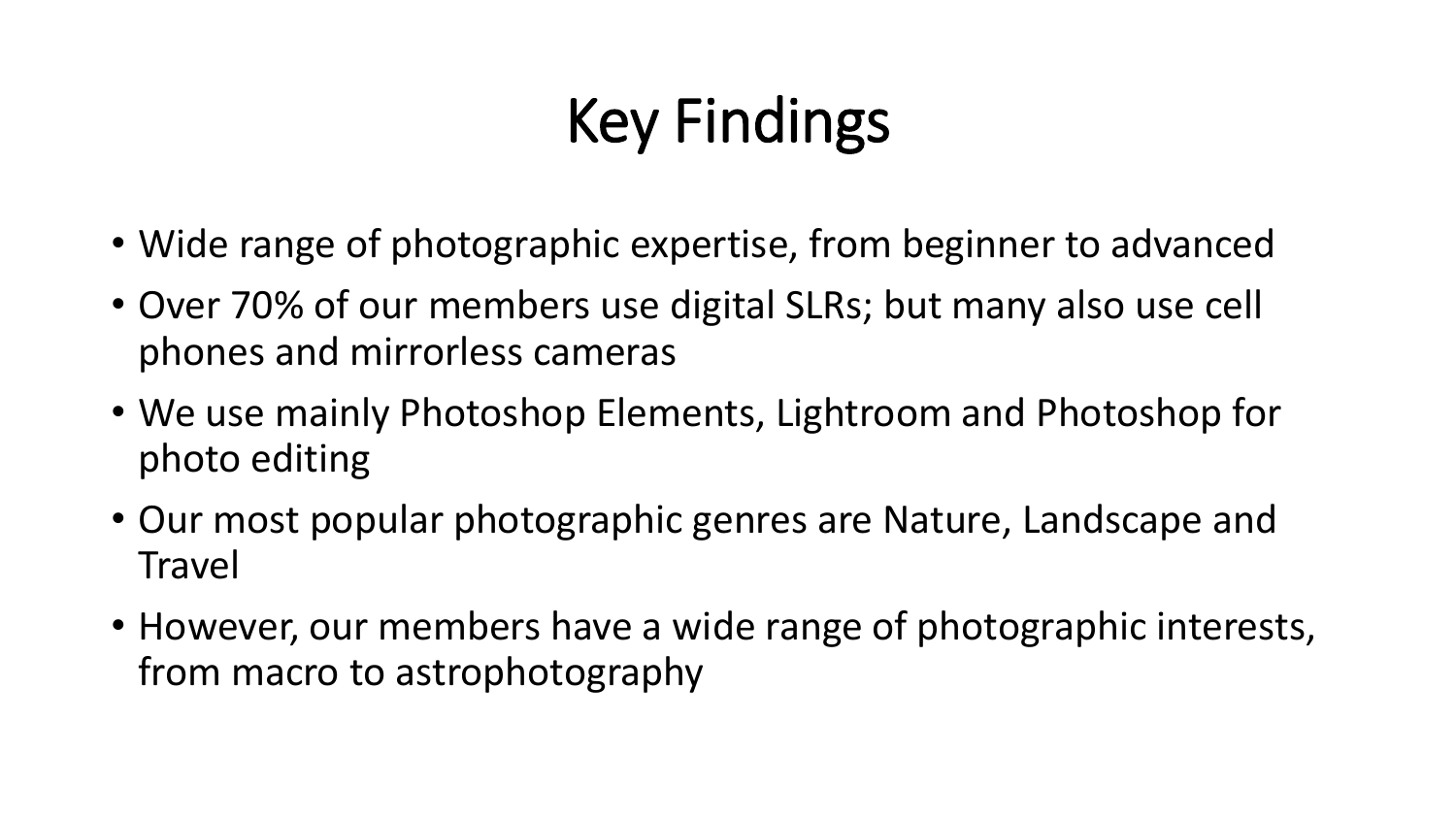### Virtual vs In-Person Meetings

- Over 85% of our members rate our virtual meetings as very good or excellent
- *BUT………*
	- *Over 80% of our members are looking forward to a return to inperson meetings.*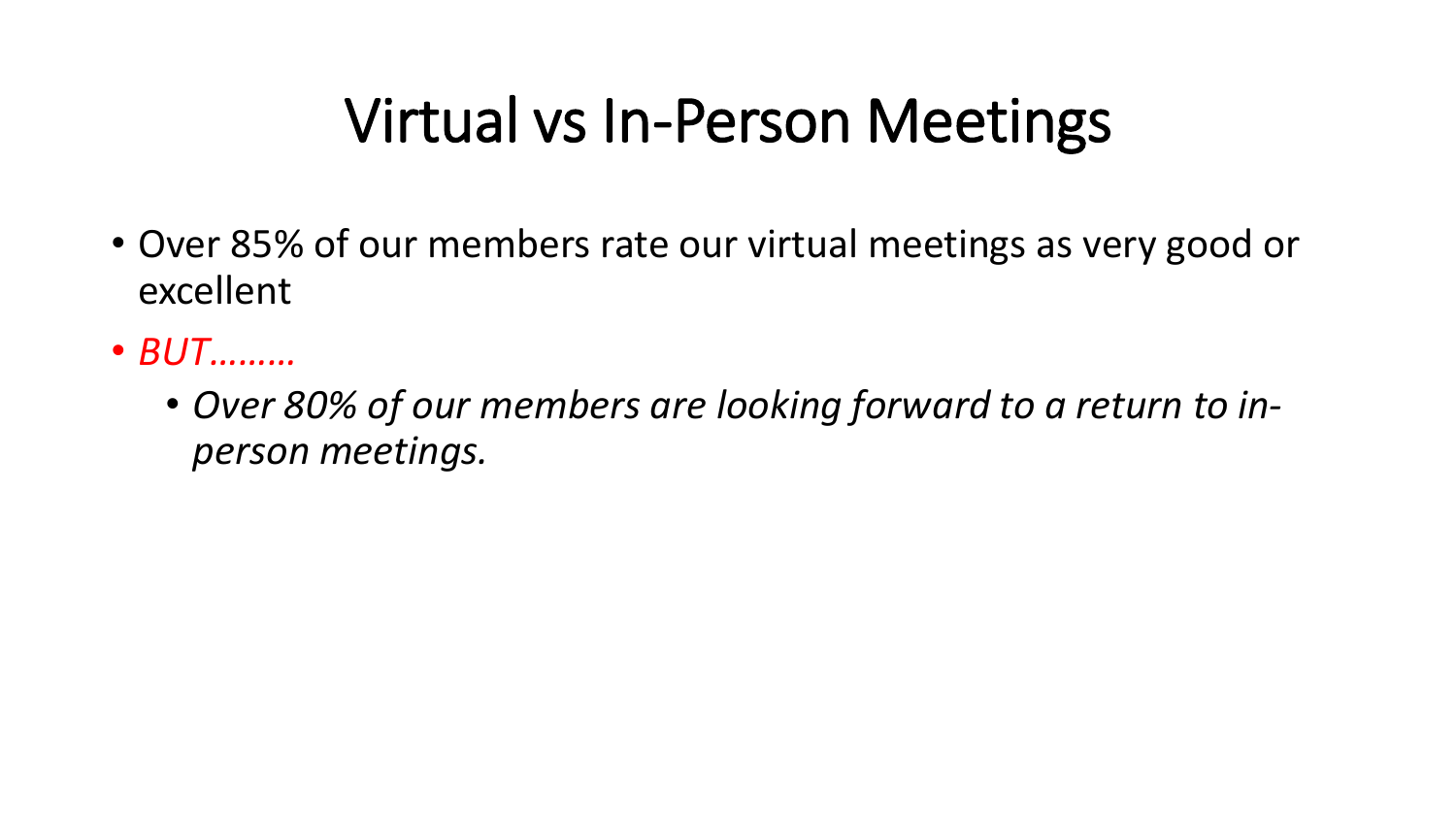## Monthly and Special Challenges

- Monthly and Special Challenges are popular activities for our club, both with ratings from good to excellent
- Members want a range of topics that span a range of skill levels and interests
- 80% of our members want to extend the time for taking photos to 12 months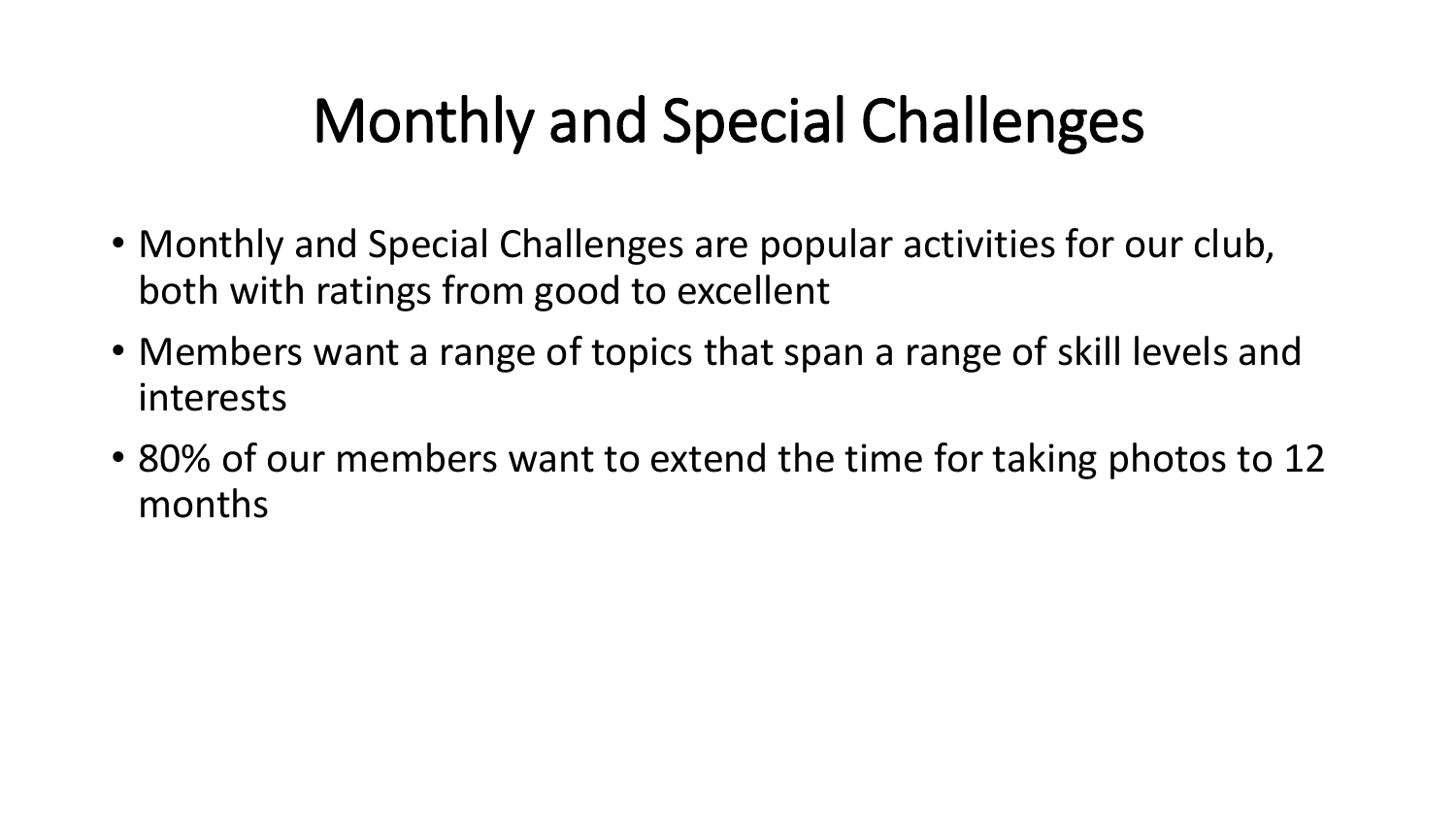### Main Action Items

• In-person meetings

*Action: return to in-person meetings September 2022*

#### • Social interactions

*Action: change meeting format to ensure more time for socializing and inperson discussions; for example, coffee breaks, hallway chats, break-out groups*

#### • Education and learning

*Action: increase learning opportunities through our speaker's series, special demonstrations, mini-workshops, small focus groups*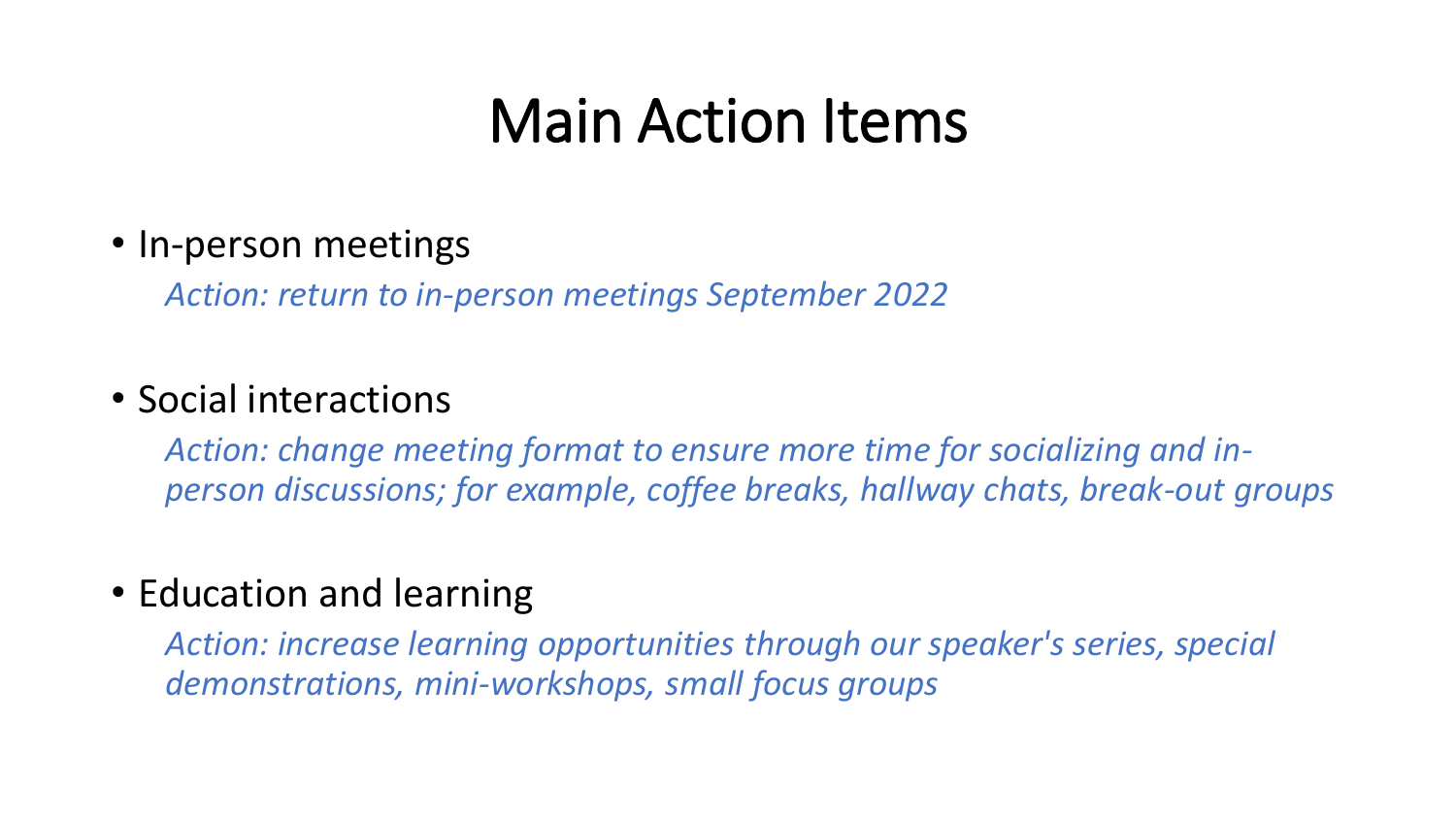### Main Action Items, continued

### • Viewing and discussing members' photos

*Action: encourage members to show and receive feedback on their photographs, through slideshows, member presentations, small group discussions. Investigate opportunities for mentoring.*

### • Getting together with other photographers

• *Action: while the KSC and Ontario government regulations prevent us from organizing outdoor activities or sharing personal information, we will provide opportunities for increased in-person activities.*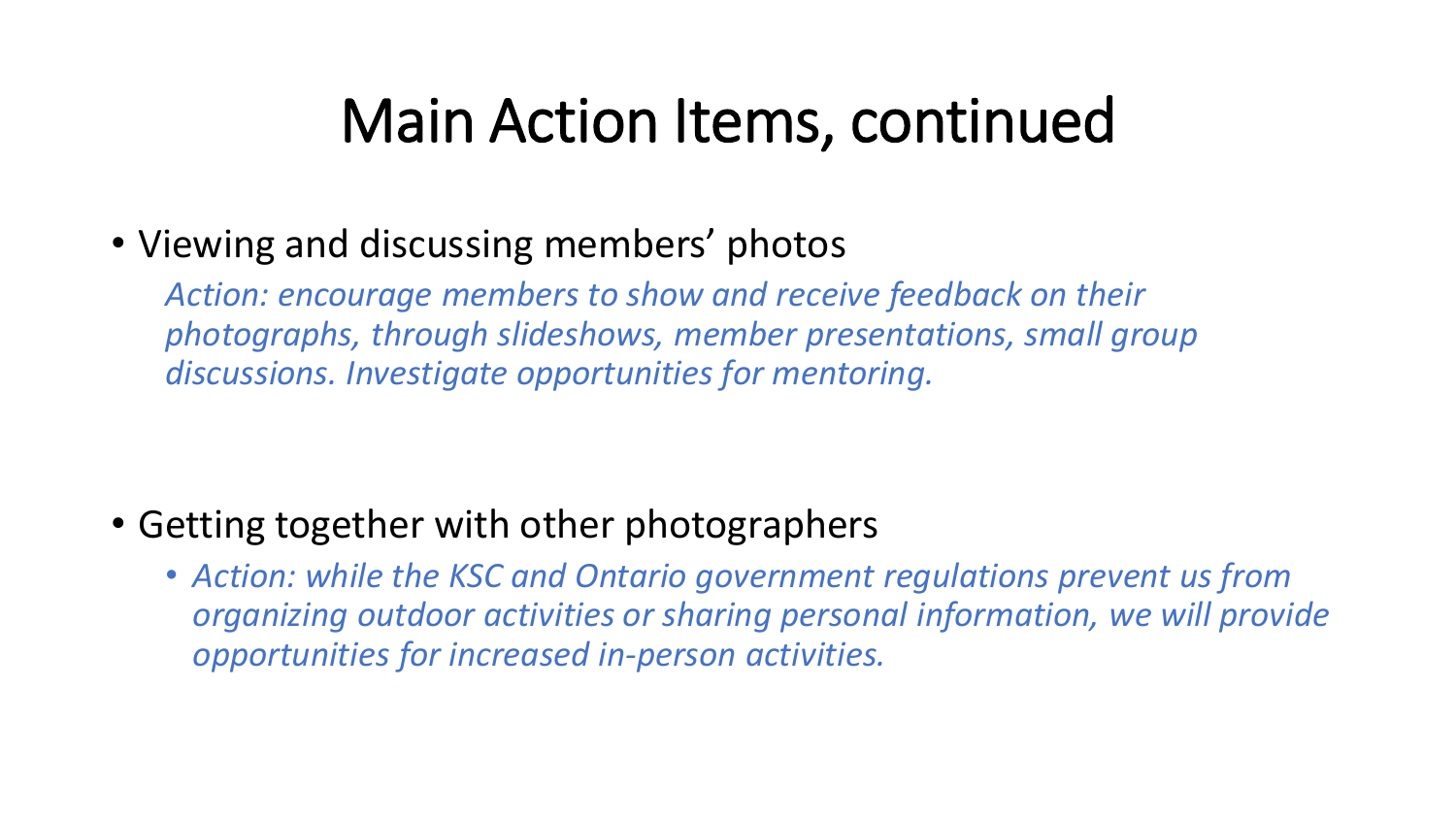## Thank You

- Thank you to all members who submitted responses to this survey
- All members continue to have an opportunity to comment and make suggestions to improve our club
- The graphs on the following slides are the detailed results of this survey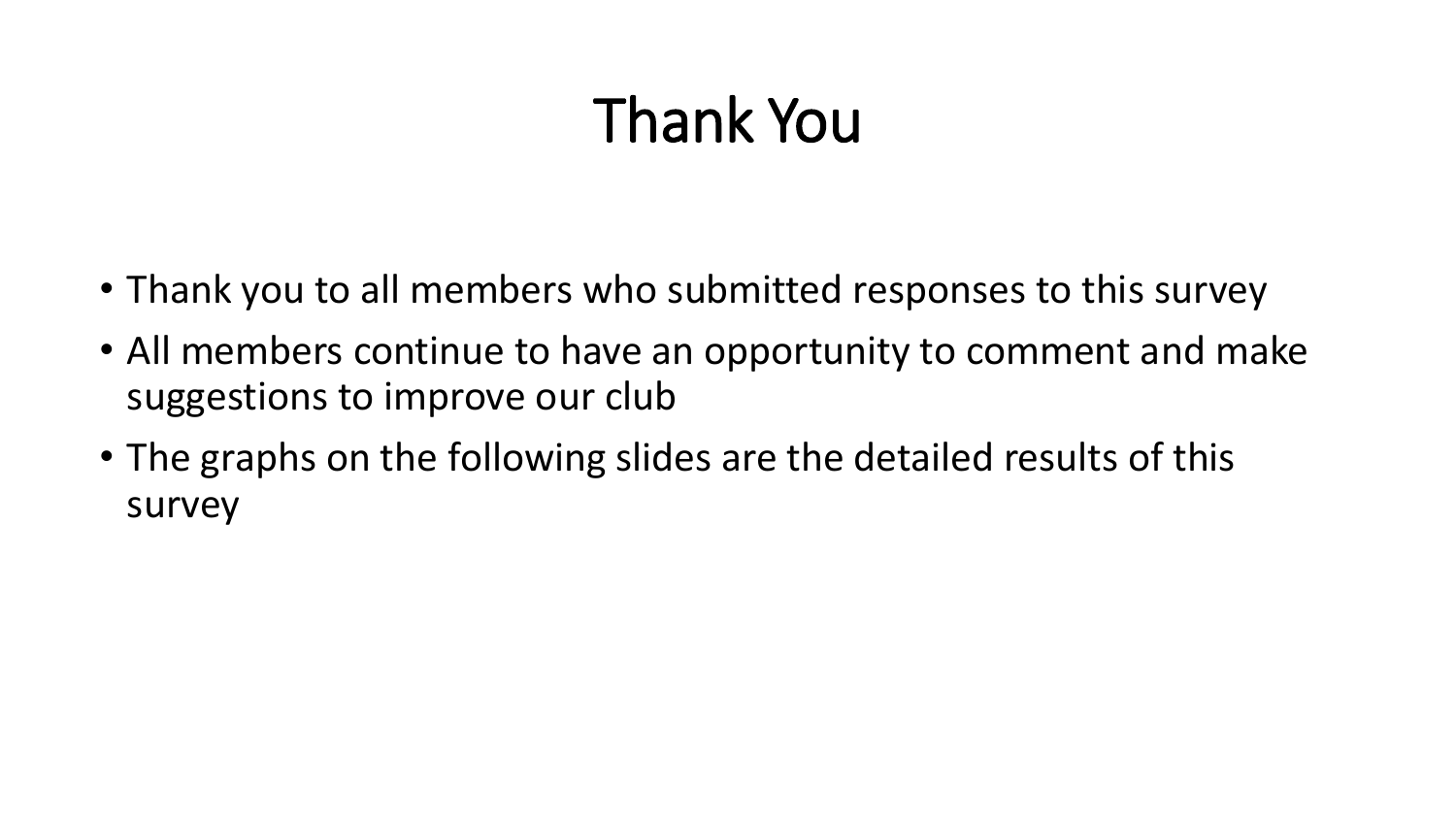#### Level of Photography Experience

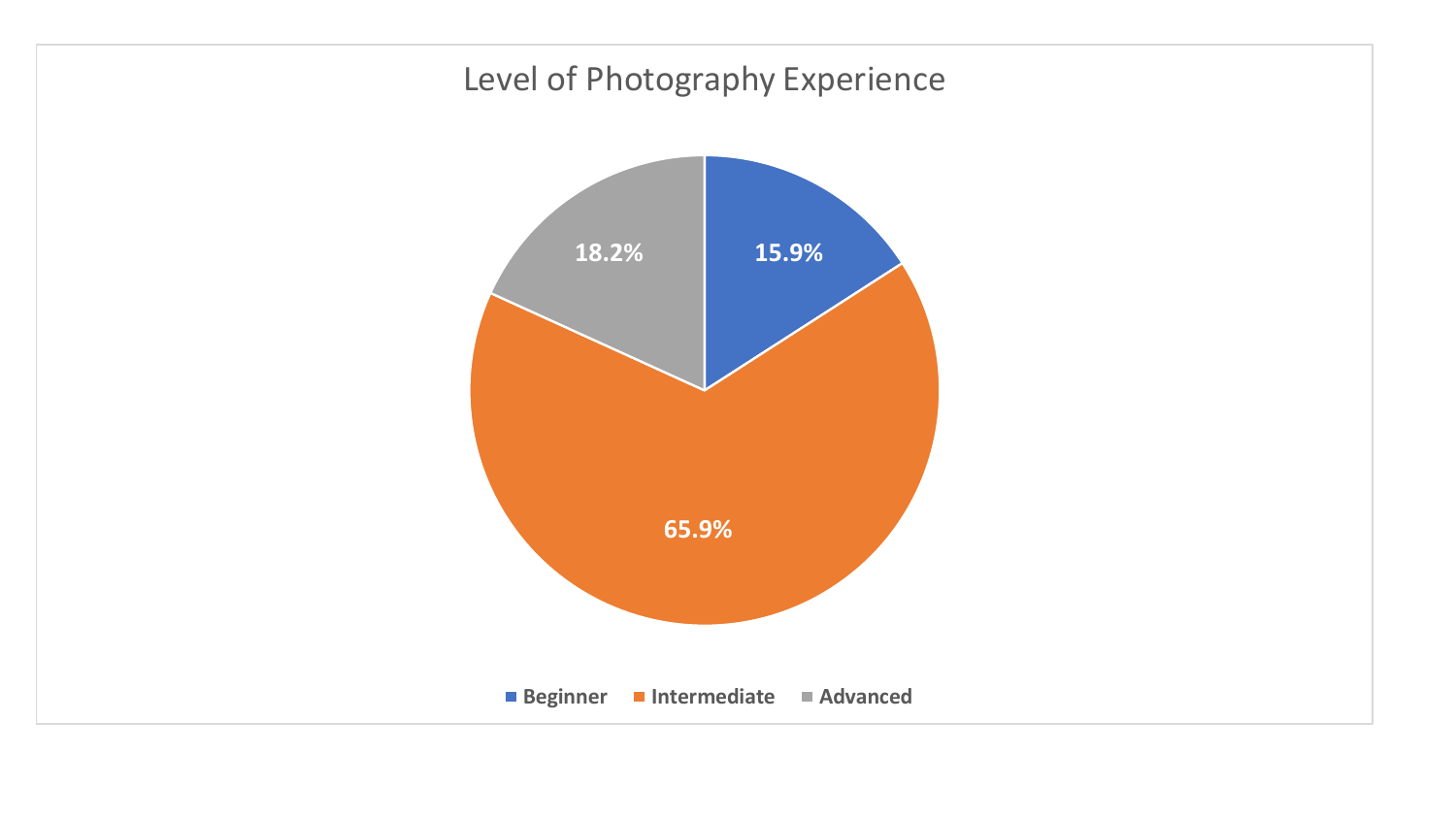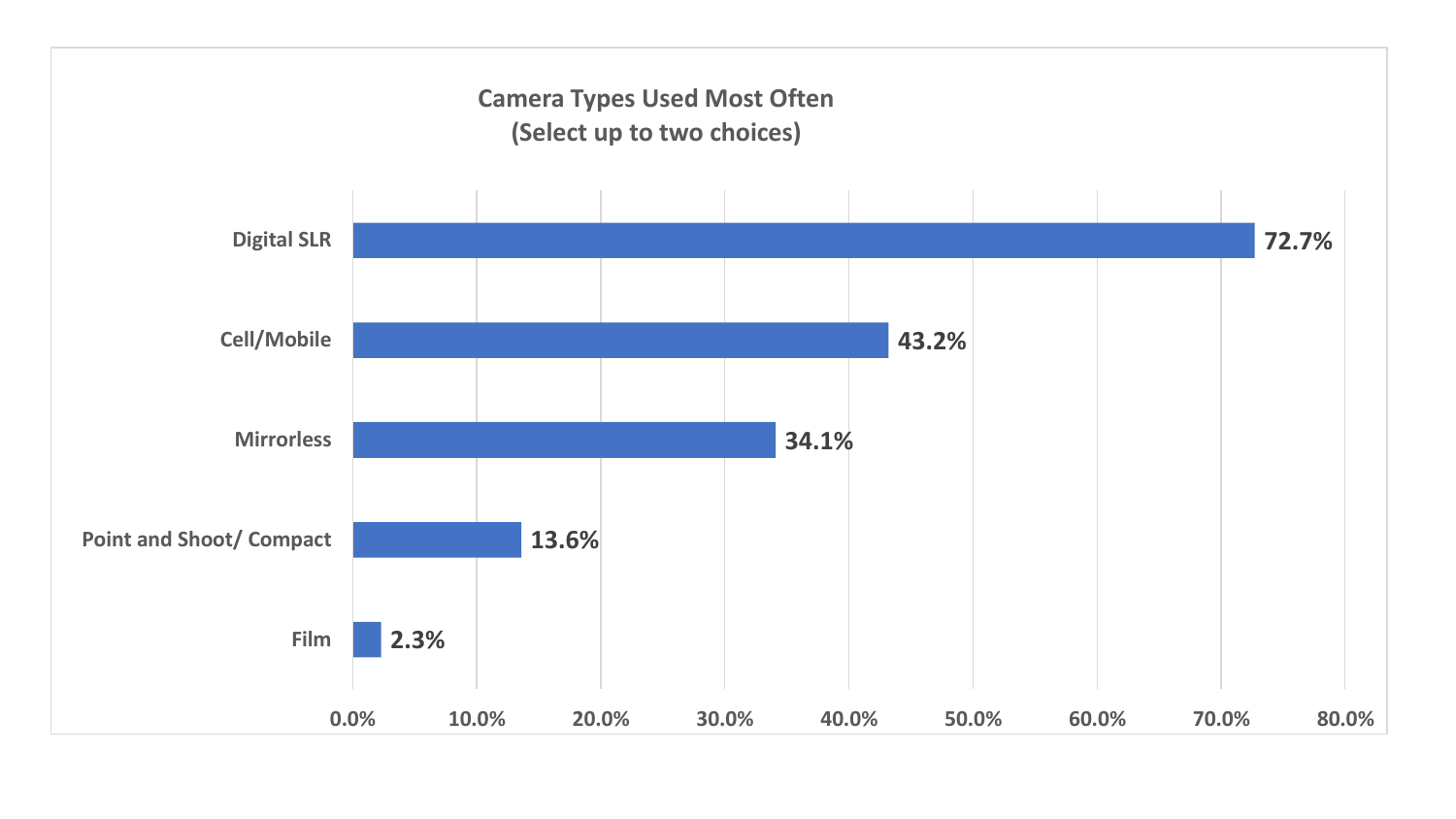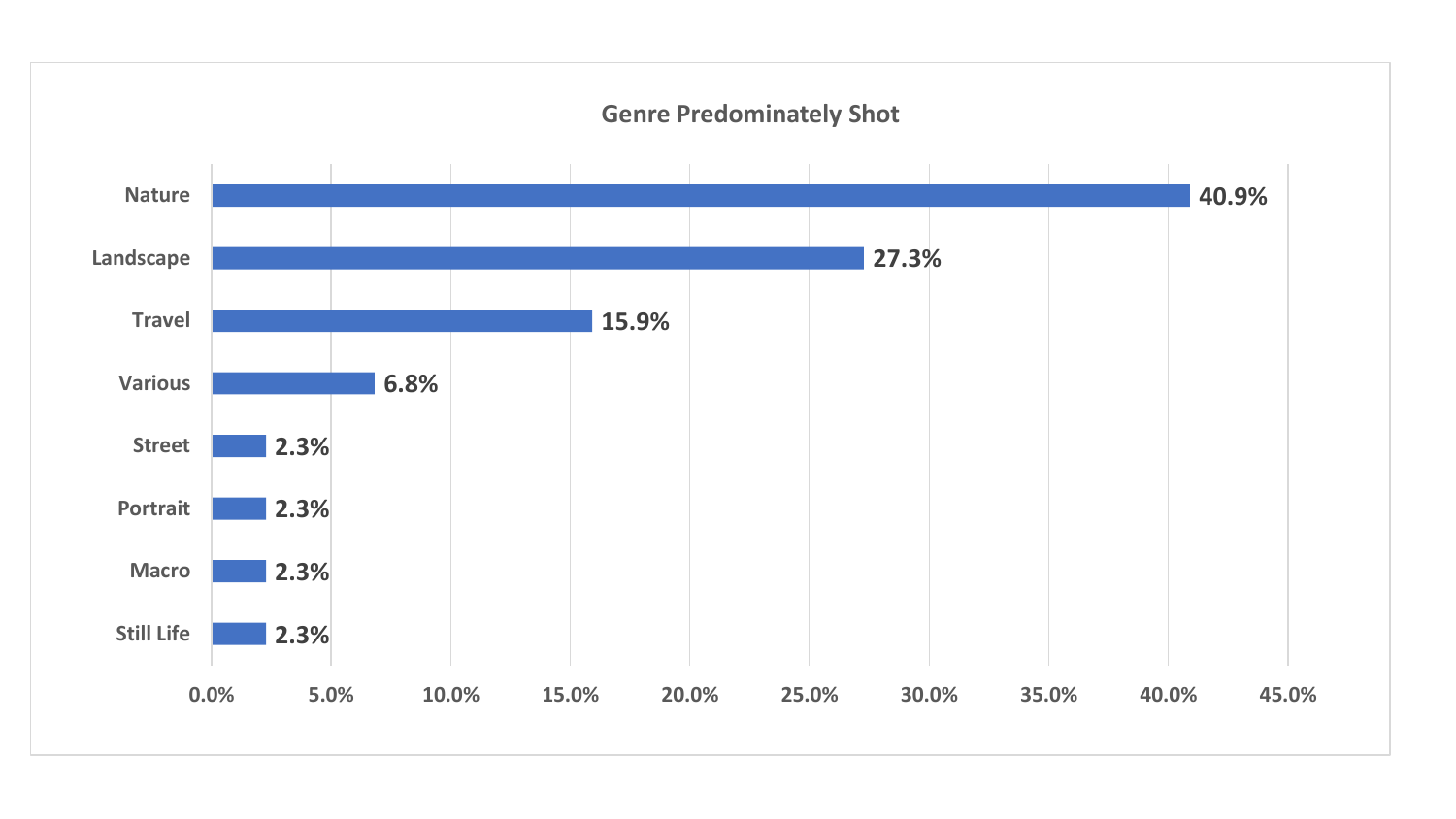

**Used by one member only:** Photoscape, Paint.net, Nick, ON1 Fast Raw Viewer, Phone Software, Microsoft, Denoise, Sharpen, Infanview, Gimp, Photoworks, Snapseed, Windows Photo Editor, Apple Photos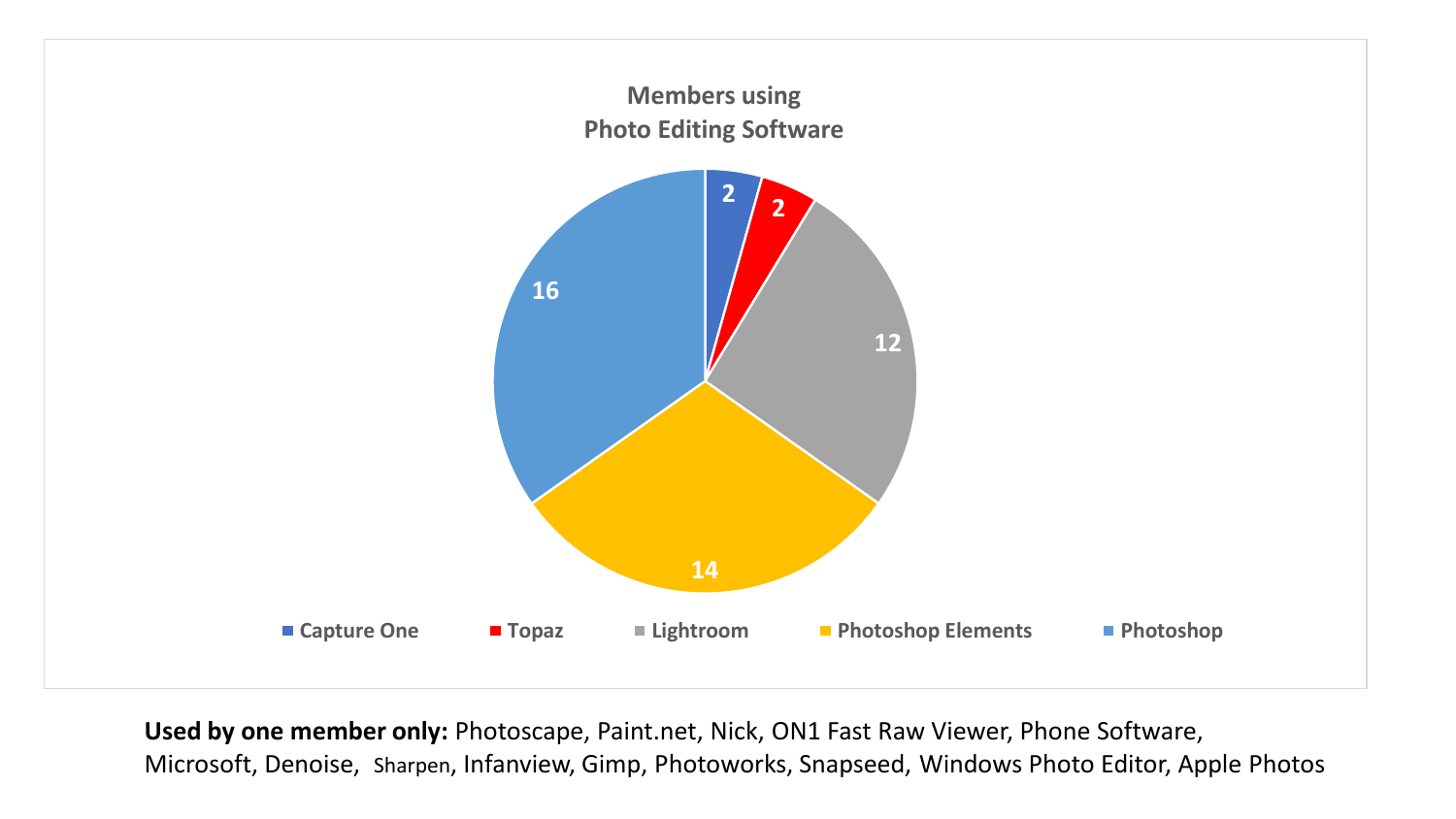#### **Willing to Attend Meetings in September**

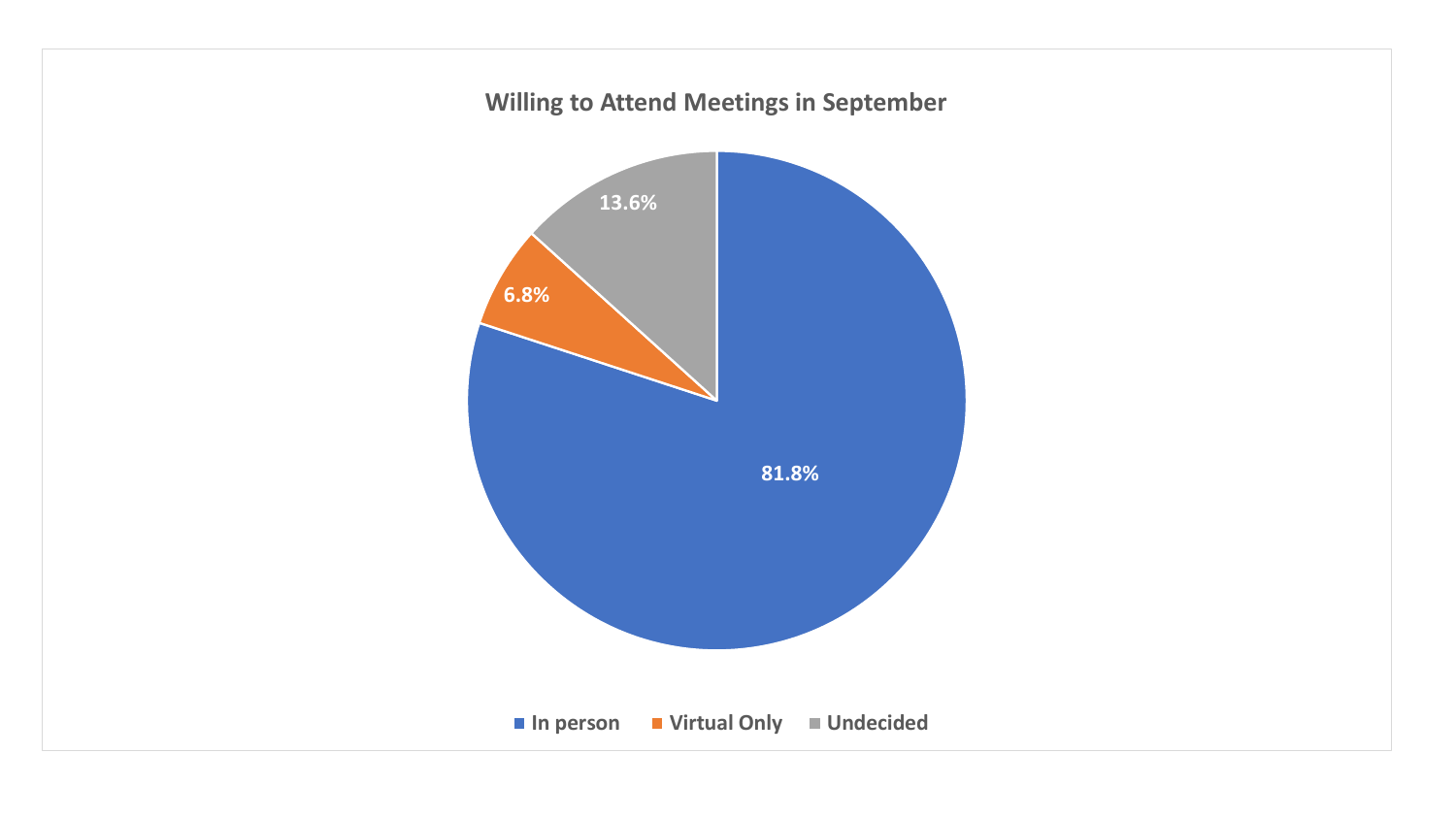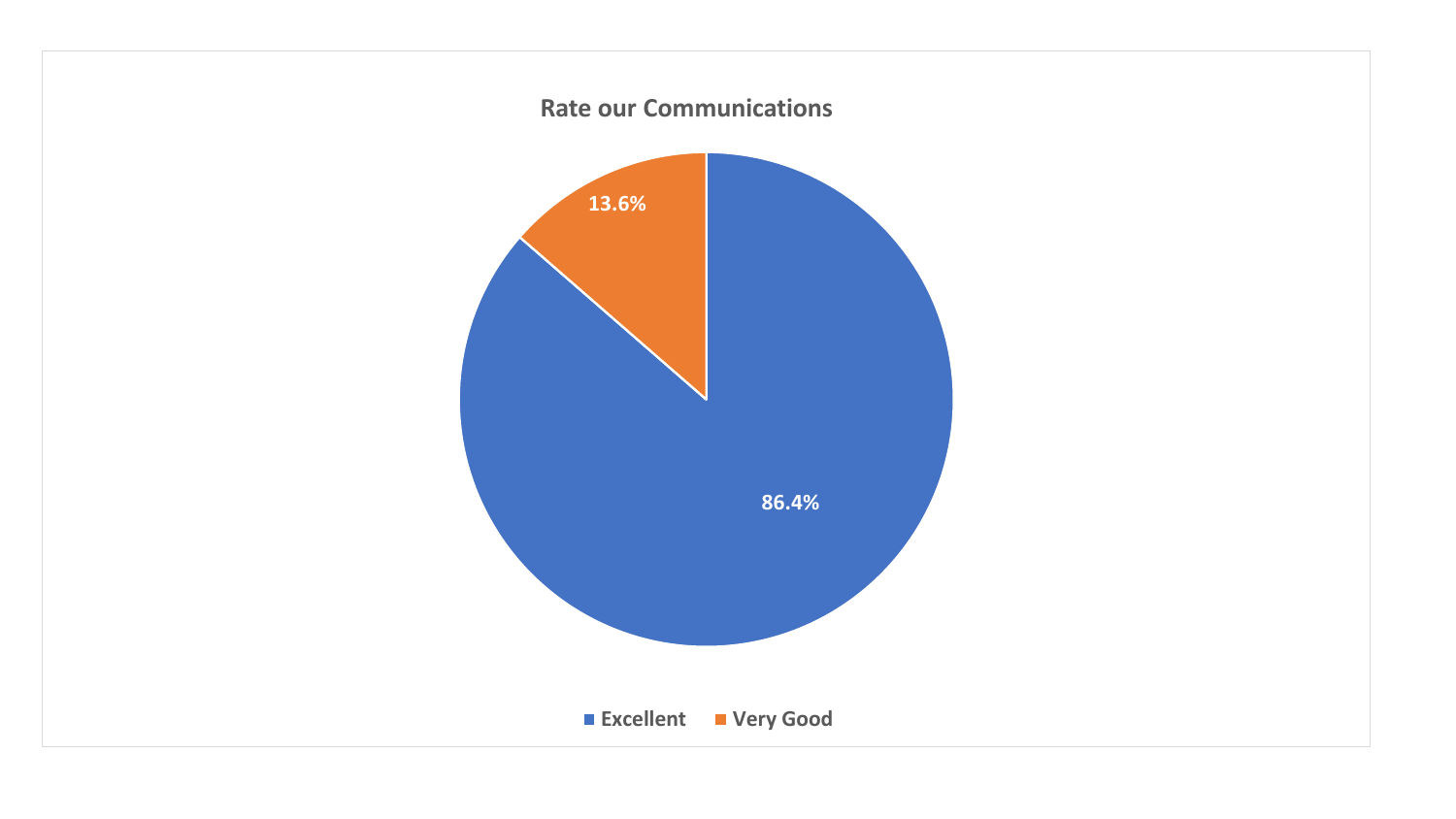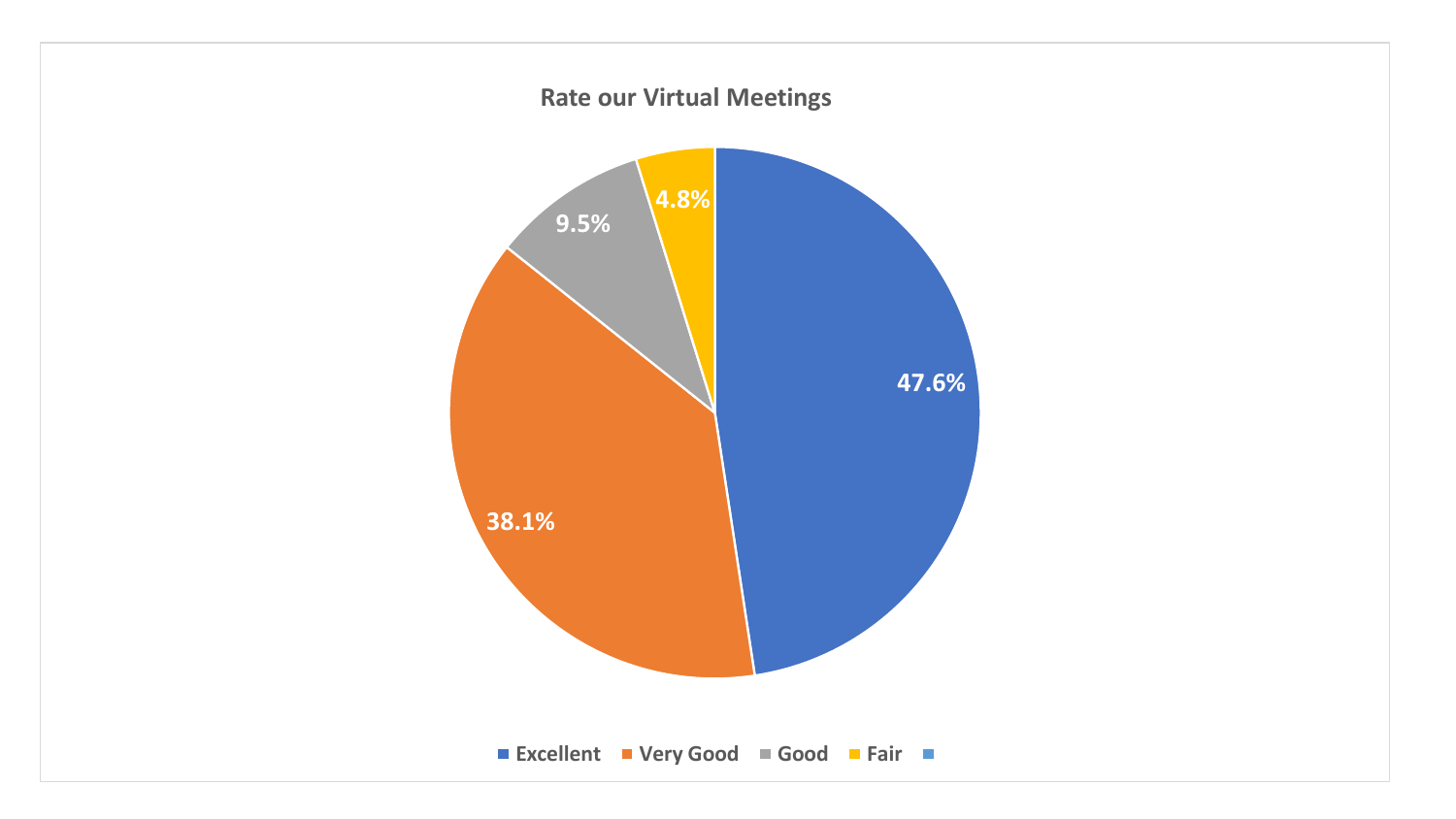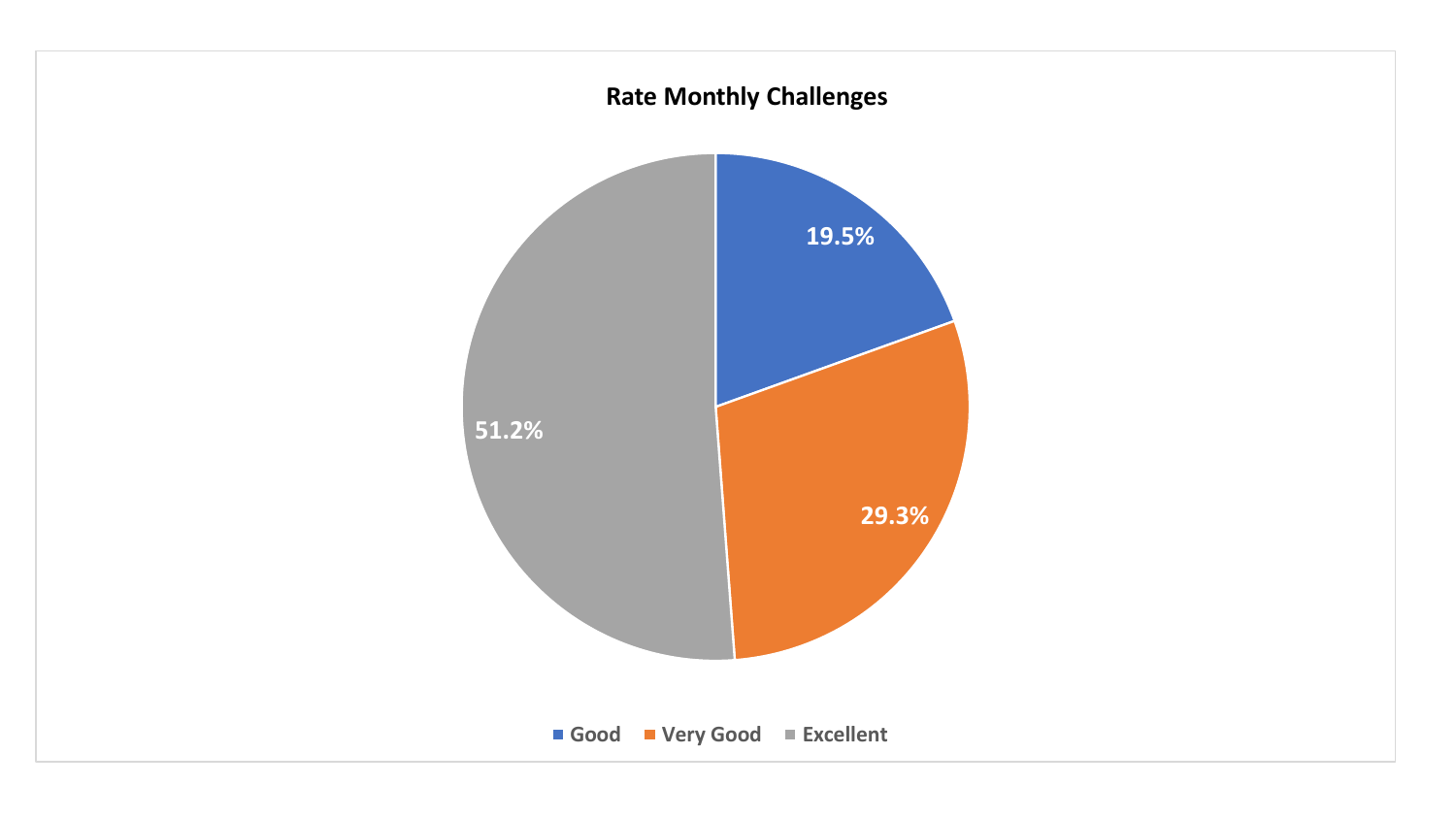